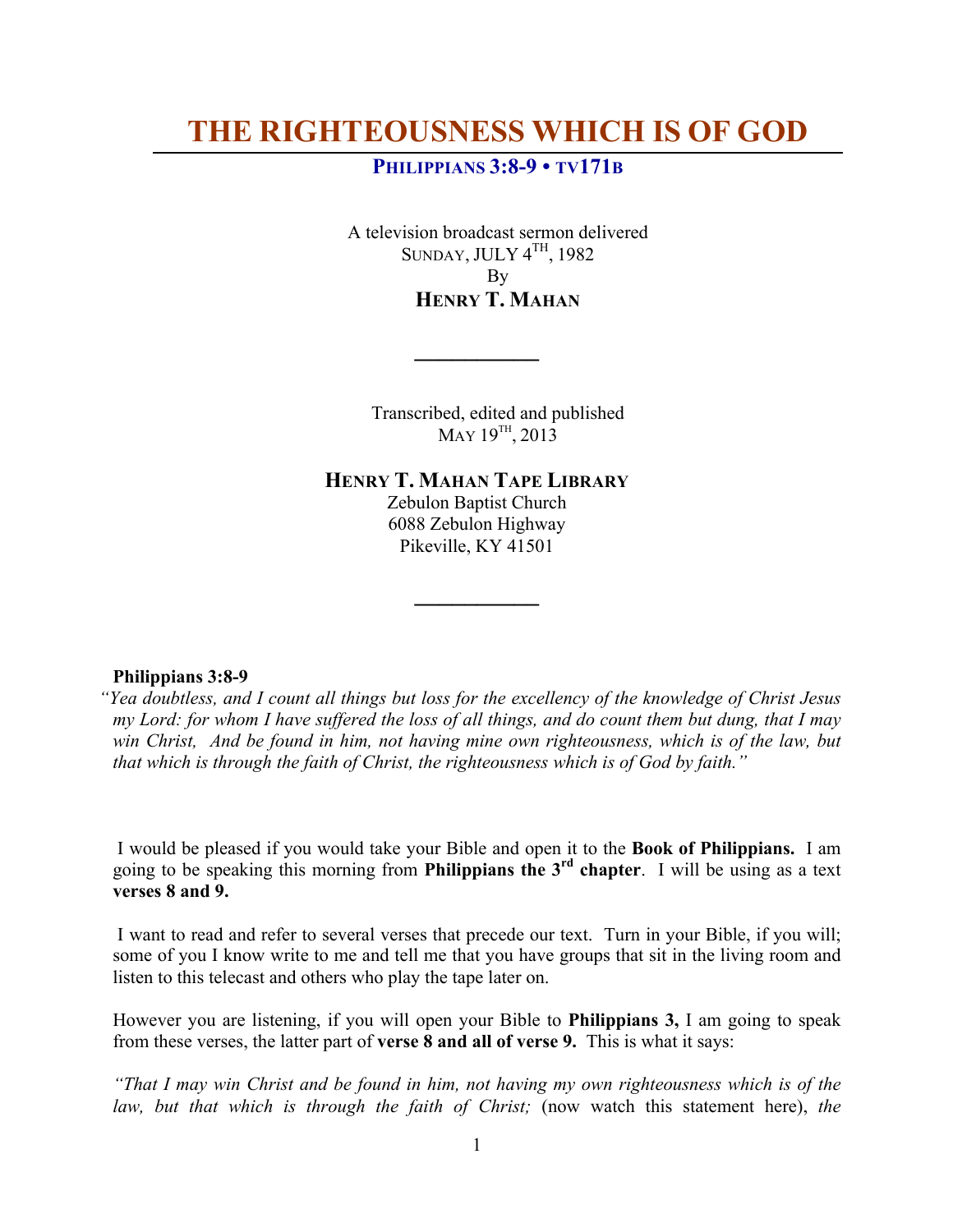*righteousness which is of God by faith."* Now, that is what we want to talk about in the message, is the righteousness of God.

Now Paul had a great love for this church at Philippi, a great love; there were several reasons:

First of all: He was God's instrument to plant the Gospel here. He was the one they heard and he was the first preacher. He was their father in the faith. They heard Paul preach and God redeemed them, God revealed Christ to them.

Secondly: He was now a prisoner in Rome when he wrote this epistle. This church had sent their pastor down there to minister to him. He got sick while he was there and stayed a good while but he ministered to Paul.

Paul sent this epistle back to the church at Philippi. He loved these people; he was their first preacher. He had a special place in his heart for these folks.

Another reason for this epistle was that the apostle was burdened for this church; he was concerned about them; he was troubled about them. The reason he was troubled is because there were false preachers and false teachers among them.

False teachers were everywhere and have been and are. Peter wrote to the church and said that there were false prophets among the Israelites in the wilderness as there are false preachers in the early church and in the churches now. The woods are full of them, false preachers and false teachers and covetous preachers and teachers.

Paul knew that; they were everywhere. But, his great concern was the fact that these false teachers and false preachers had crept into this church at Philippi. They had crept in; they had secretly brought themselves into this church.

Paul was concerned about it. He was concerned about these false teachers and false preachers and what they were doing to these people.

Now, he said in **verse 1:** *"To write the same things to you is not grievous* (tiresome to me).""I rejoice in the Gospel, I love the Gospel and it is profitable for you; it will keep you from error of spirit and doctrine. It will keep you from presumption; it will keep you from the error of these false teachers."

"So, I am going to say the things that I have said to you before; I am going to say the same things that I said to the church at Galatia, and the church at Ephesus, and the church at Corinth; that is not tiresome to me, that is not wearisome at all and grievous to write the same things, and for you it is safe and profitable."

In **verse 2** he calls these false preachers that had crept into the church and were troubling the people and denying the sufficiency of Christ; he called them *"dogs."* He said, *"Beware of these dogs."* Do you see it there?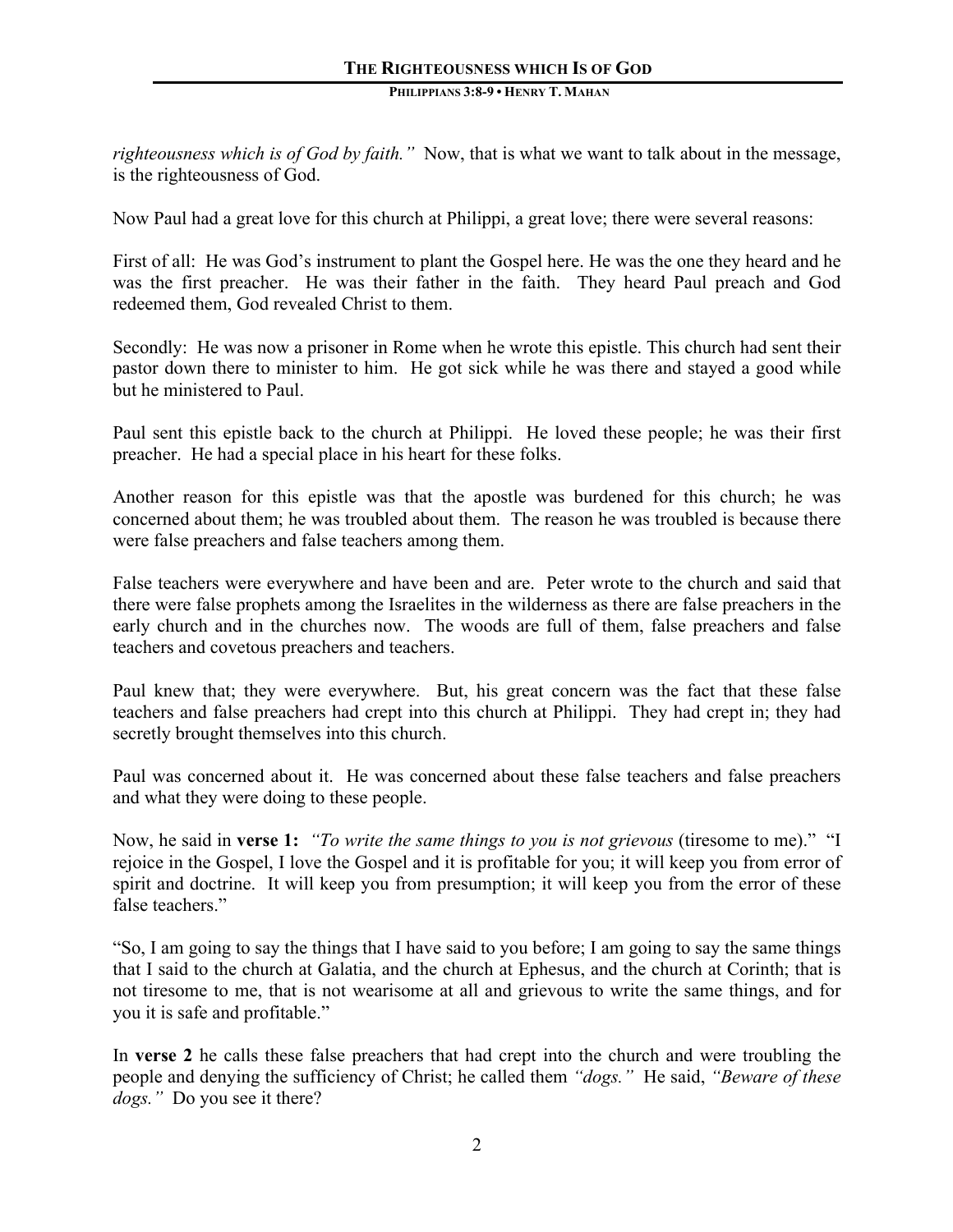They are *"evil workers,* (flesh merchants), *who are the concision"* that is people who put an emphasis on the flesh. Those are strong words now, but they are not too strong for men who make merchandise of people's souls.

It's not too strong to call them *"dogs,"* and that was the Jewish word for Gentile heathens and pagans. They call them *"*dogs, gentile dogs*."* Paul calls these false preachers and false teachers *"dogs."*

He not only said that but he also said that they are *"evil workers,* (evil workers of iniquity)." Not only that but they are *"flesh merchants."* They get gain by exploiting simple people; they get personal gain, personal fame, personal possessions, by exploiting poor, simple, people and making merchandise out of men's souls.

You are not a person to them, you are a number, and you are a statistic. You are not an individual they are concerned about; (your heart and your welfare and your relationship with God); they are concerned about their own things and they will let you know that if you listen carefully enough.

These false preachers were denying and do deny the sufficiency of Christ, His person and His work. What they try to do is preach a "Jesus," they preach a "Christ," and they preach a "cross." But, they add something to be done by you and me and something to be done by them; God can and He will, if you let him.

They say, "God wants to save you if you will let Him. God will meet you half way if you will meet Him. If you will take the first step, God will do this. If you will give your heart to Jesus he will come into it, if, if, if."

They deny the sufficiency and the efficacy of Jesus Christ's person and work. They just can't say; *"Christ is all and in all,"* but He is! *"Christ is all and in all and you are complete in him"*  "*But of him are you in Christ Jesus who of God he is made unto us all the wisdom* (all we need), *righteousness* (all we need), *redemption* (all we need) *and sanctification* (all we need)."

But these false preachers say, "you must be circumcised to be saved;" Christ is not enough. They say, "You must be baptized; Christ is not enough. "You must keep the law; you must keep the Sabbath Day; one day out of seven you must not walk to the store or cook a bowl of beans in order to be saved."

"You must tithe; you have to send us 10% of what you have; if you do, God will bless you." There is no word of truth in it. "You must keep the law; you must adopt our denominational peculiarities. You must adopt our traditions and our customs. You must wear your sleeves so long and your hair so long and no earrings and no makeup."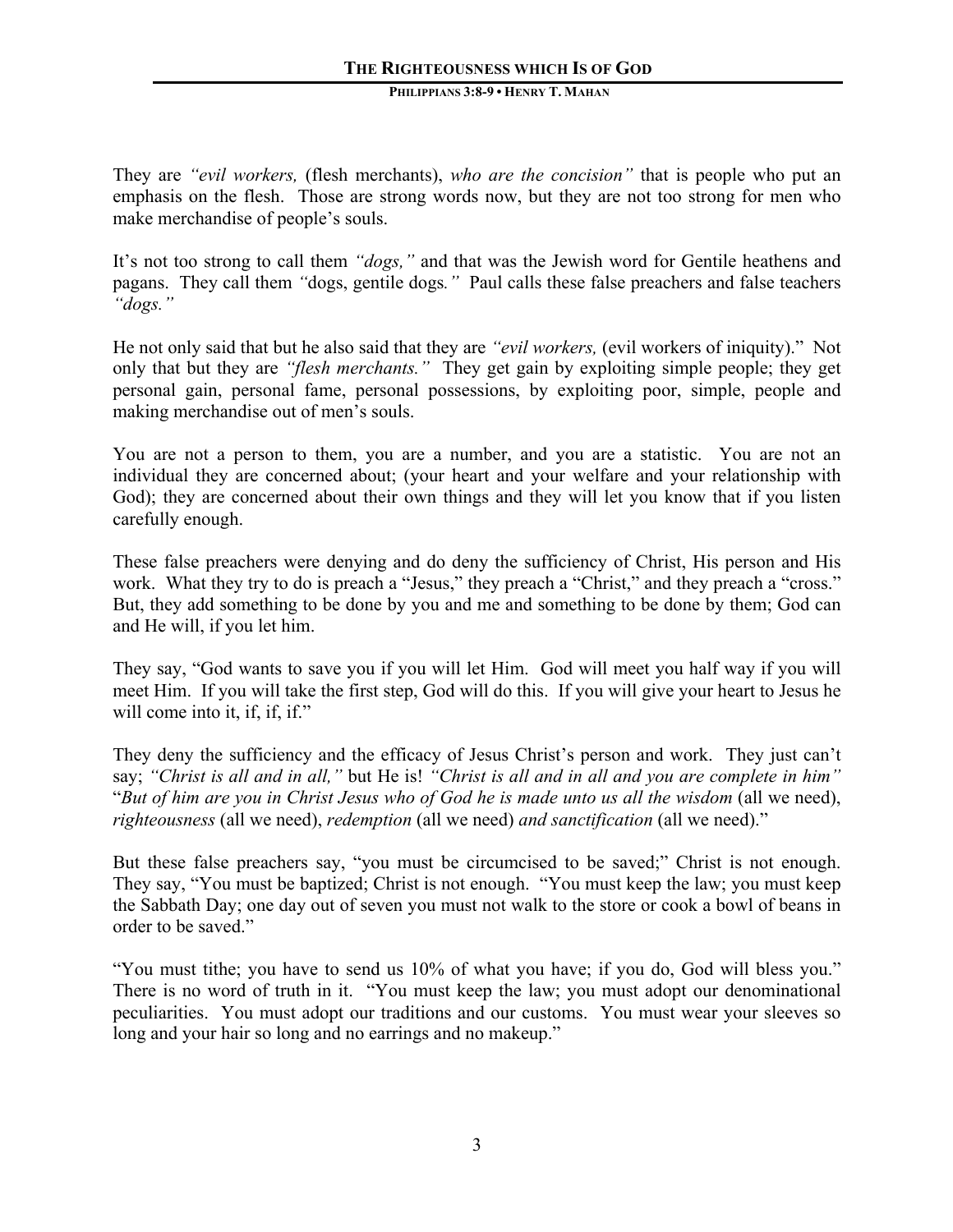"You must do these things if you want to be saved." These are false prophets and Paul was warning the people about them. He said, *"They are dogs; they are evil workers, and they are flesh merchants."* They deal in the flesh; that is their area; it is flesh and nothing else but flesh.

Let me tell you something: Christ is all; Christ is sufficient. We are redeemed by Christ, plus nothing, minus nothing and nothing of human works and nothing of human merit and nothing of human righteousness and nothing of human worth is needed to justify a sinner's soul.

*"In him we have redemption through his blood, even the forgiveness of sin."* Paul said, "I am going to keep saying it. I want you to listen to me; it is not tiresome to me; it is profitable to you and I want you to *beware of these dogs; I want you to beware of these evil workers*."

I want you to beware of these flesh merchants who deny the sufficiency of Christ. It is not Christ plus anything; it is Christ that saves. "*We are not redeemed with corruptible things such as silver and gold but with the precious blood of Christ."*

*"There's none other name under heaven given among men whereby we must be saved: Other foundation can no man lay than that which is laid, Jesus Christ our Lord,"* plus nothing, minus nothing, Christ alone.

Then, in **verse 3**, he declares this: These flesh merchants, these circumcisers, these baptizers, he said; "I want to tell you something; we are the true circumcision; (we are the true Israel; we are the true people of God)*,"* characterized by three things: Do you see **verse 3?**

He just talked about these false teachers, he said; *"they are dogs; they are evil workers, and they are flesh merchants. We are the true Israel; we are the true circumcision,* (who what), *who worship God in the spirit."*

We don't worship God by running up and down an aisle holding candles and holding hands and building monumental cathedrals and temples and putting a stained-glass windows in and steeples that point to the sky and have a cross that is higher than anybody else's, and have processionals and uniforms.

Let me tell you something, a man that has to put on a uniform to prove his holiness has no holiness at all. That uniform of religion will not cover a black, evil heart, nor will anything else cover a sinful heart.

God's people are known by their love for one another, by the grace in their heart, by their love for Christ. They worship God in spirit, not in the flesh, not in the form of religion, not in the rituals and ceremonies and Holy Days, and not in the processionals. That is not how they worship God, not by counting beads, burning candles, and bowing before altars and idols.

First of all: They worship God in spirit and tell you the truth. That is what the Scripture says. That is the first mark of a true believer, true circumcision; they worship God in the spirit.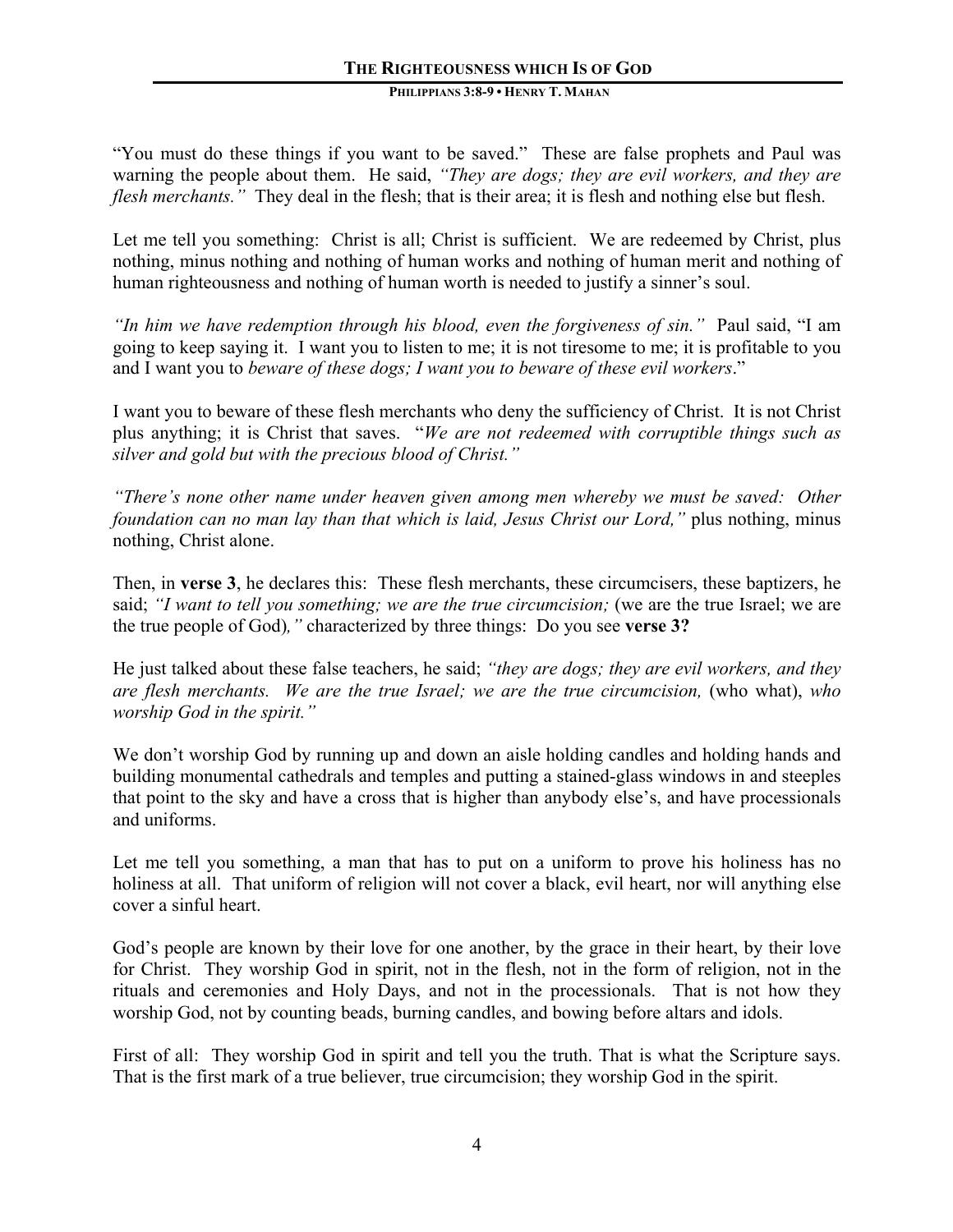Secondly: They rejoice in Jesus Christ. They don't rejoice in water; they don't rejoice in works. They don't rejoice in law; they don't rejoice in liturgy. They don't rejoice in rituals; they don't rejoice in reformation; they rejoice in Jesus Christ alone.

He is their foundation. He is their refuge; He is their confidence; He is their hope and He is their life. It is Jesus Christ, plus nothing, minus nothing. *"We have,* (furthermore), *no confidence in the flesh,"* yours, mine, or anybody else's.

Our confidence is not based upon men's flesh; we are all sinners saved by God's grace. We will never be anything else but a sinner saved by grace until God kills us and takes us to glory and we put this flesh in the ground and put dirt on it and plant a few flowers over it and tell it goodbye. That is when we will be without sin. That's so!

"*We are the true circumcision*." Don't pay any attention, Paul says, to these evil workers and these dogs, and these flesh merchants, and these covetous, false prophets."

He said, *"We are the true Israel which worship God in spirit, who rejoice in Jesus Christ and who* (have absolutely) *no confidence in this flesh."* The scripture says, *"For in the flesh dwelleth no good thing; in the flesh no man can please God."*

Now then; in **verse 4**, he turns the table on them. He says to these false teachers, (if you want to talk about your religious heritage); *"if any man thinks he has whereof to trust* (glory) *in the flesh, I more.*" Paul says; "if you want to talk about your religious heritage, I will talk to you."

"If you want to talk about your denominational heritage, your religious accomplishments, if you want to talk about your high office, if you want to talk about your zeal, if you want to boast in what you have done for God; I've got more to boast in and about and of in all of you put together."

That is what it says here; *"if any man*, (pick out your champion and bring your Goliath upon the hill, any man) *if any man thinks he hath whereof to trust* (glory) *in this flesh, I more* (I've got much more)."

Listen to Paul, *"On the eighth day I was circumcised and was of the tribe of Benjamin."* There are not many Benjamin's out there; this is the small tribe, the little bunch from which Paul came. This tribe was called, *"the beloved of God."* That's my heritage, he said; what's your tribe? Is it Rubin or Gad? What's your tribe; mine is Benjamin?

All right, he said; "(I go to one better); *I am a Hebrew of Hebrews."* I'm not a half-breed. My momma was a Hebrew and my daddy was a Hebrew. There are not many of those out there.

Then Paul said, *"I was a Pharisee."* You say that you are a preacher; are you a pastor; are you a deacon or maybe you are a chairman of the board. Paul said, *"I was a Pharisee;"* that is as high as you can go in Judaism unless they make you the high priest.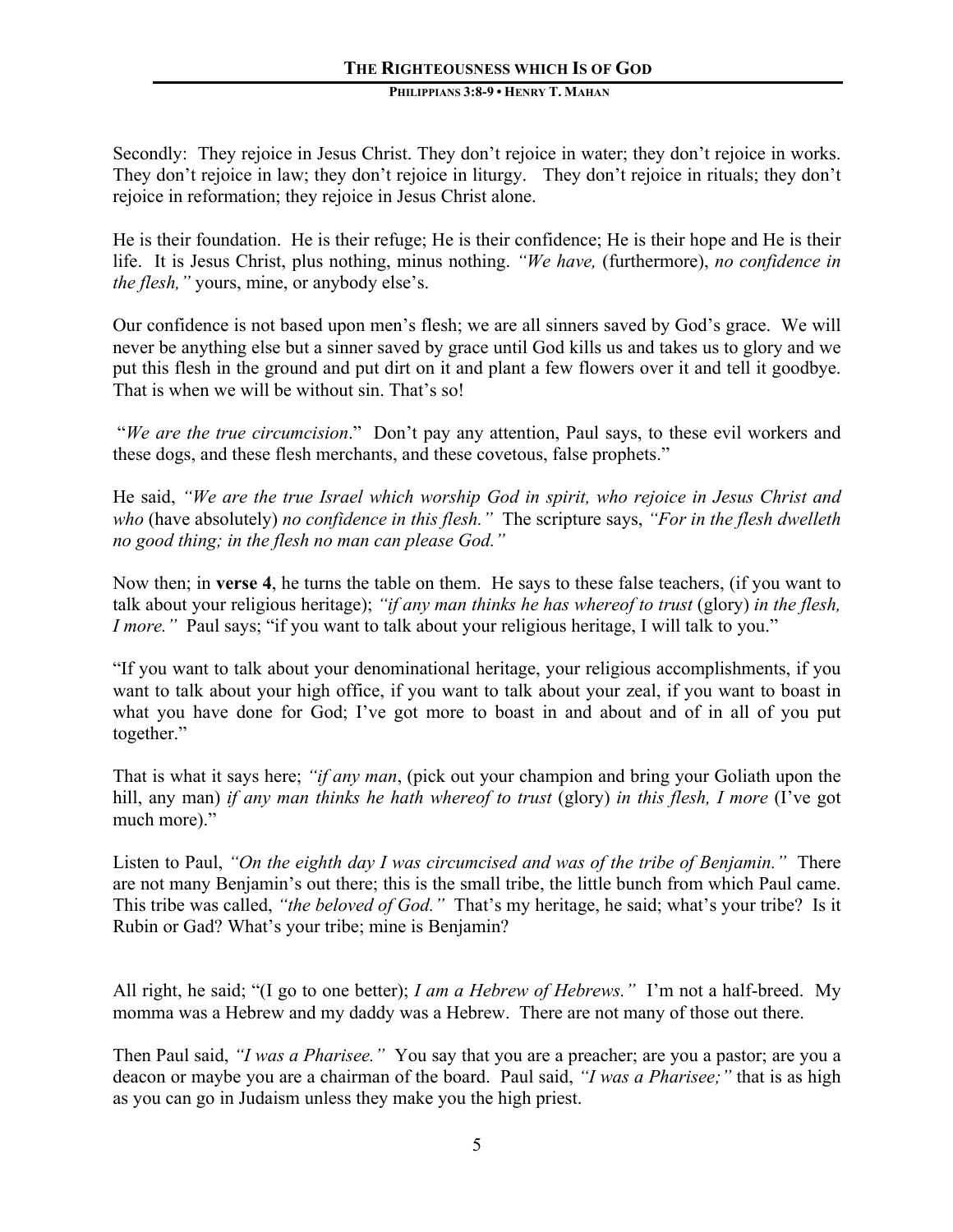"I was a Pharisee of Pharisees." More than that, "I was zealous. I destroyed my enemies in religion. I put them to death; anybody that was an enemy of Judaism I put them to death. That's my zeal. I thought I was doing God a favor."

Not only that but in regard to the law, the keeping of the law, the letter of the law, *"I was blameless.*" Paul could charge any man, any witness to step forward and accuse me of any violation of your laws, the Ten Commandments, and all the rest of them, the Levitical and the laws governing the tabernacle.

If Paul had lived today, if he was alive today, I will tell you; he would be among the great religionists. He would be among the well-known. He would be the leader of a religion, morality, the law, and the program, and your denomination.

They would make him the President because he has all the credentials except one; (as Saul of Tarsus) he didn't know God. He didn't know Christ. He didn't have the grace of God in his heart and that is what is wrong with most religionists today; they have everything but grace. They talk about it and they have everything but Christ.

Paul said; *"*you think you have something to boast of, you have something to brag about? *"I more"* and brother, he read his pedigree loud and clear.

What was wrong and what's wrong today is that he felt this was his title to heaven. He thought this was his title to heaven, the fact that he was of Benjamin, (a "Benjamite"), the fact that he was a Hebrew, the fact that he was a Pharisee, the fact that he was a moralist, the fact that he was a religionist, the fact that he kept the law, the fact that he had done all of these things in God's name.

That is what they are going to say at the Judgment, Christ said. They are going to say; *"Lord; we have prophesied in your name and in your name we cast out devils and in your name we did many wonderful works."* Then He shall profess unto them, *"I never knew you. Depart from me you workers of iniquity."*

Then Paul continues and says, "I thought that acceptance with God rested in these things." That is what Paul thought. He thought that acceptance with God was based on his doings; and how many think that today? Well, they think it because that's all they are hearing preached.

They say, "Do this and do that and God will do something. Come this far and God will come the rest of the way." That is all that they are hearing preached.

But, Paul said; "I learned that all these things, all of my heritage, and all of my morality, and all of my reformation, and all of my zeal, and all of my religious enthusiasm, that all of it was worthless, all of my forms and ceremony, was worthless in itself, worthless."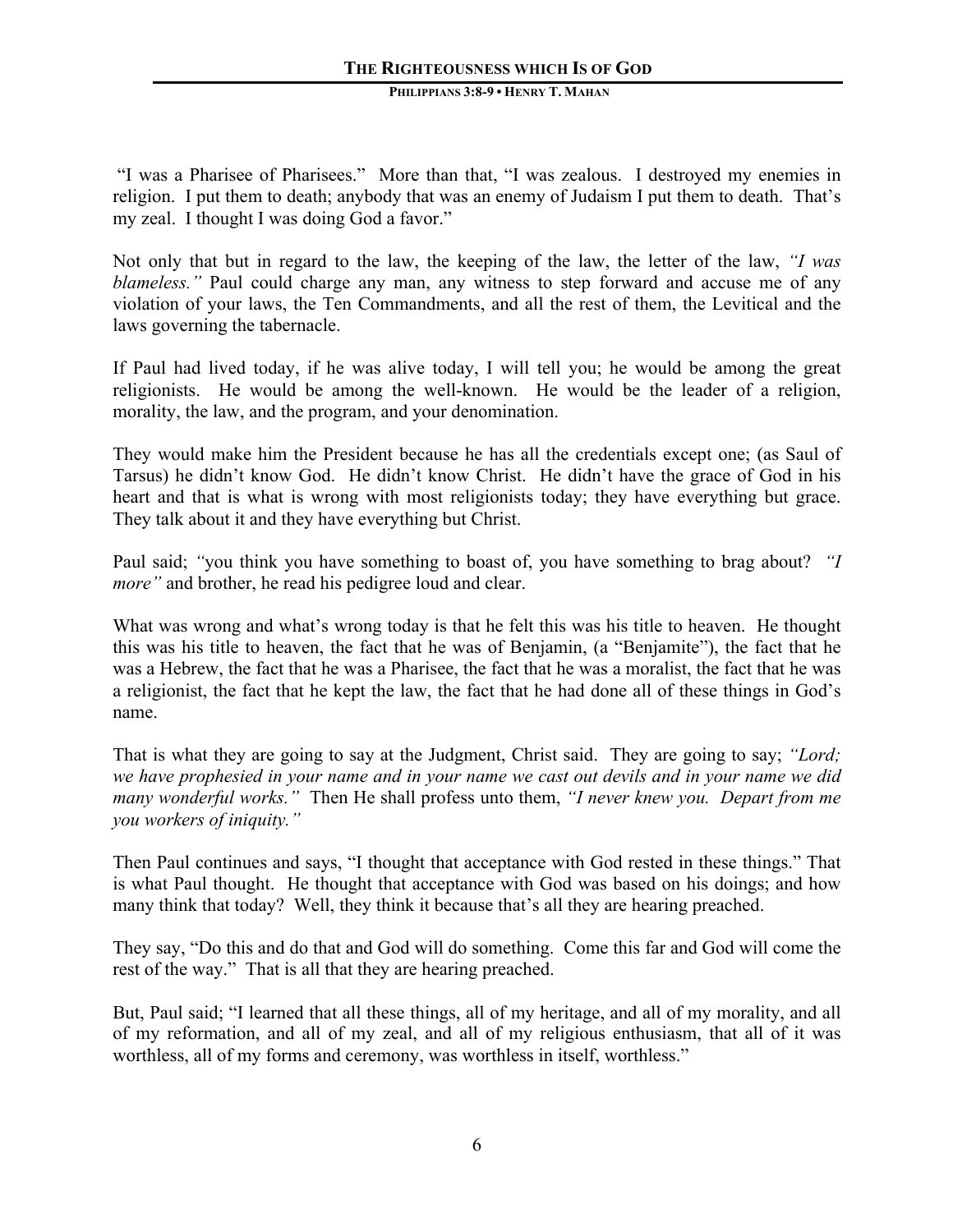Why? Because it could not meet the righteousness that God demanded. It could not meet the requirements that God Almighty demanded. It could not meet the holiness of God's law. It could not meet the strictness of God's justice.

Paul said, *" I count these things loss* (a total loss)." I burned them, I buried them; I cast them out of sight; *"I count them but loss."* I take everything that I was and everything that I did and everything that I have and everything that I accomplish in the name of religion and I cast it on the heap and I burn it. It is loss; it is a race, it is eradicated from my very thinking.

Not only that; *"I count it as so much dung* (garbage)." Boy, that would be hard for some of us to say. Somebody might come in and say; "Are you saved? Yes, I've been saved 40 years." Garbage!

"But I've been going to Sunday school ever since I was on the cradle roll and I've got a list of pins. I've got a row of pins down to my knees for being there every Sunday." Garbage!

Yes, but I love the choir; garbage! I taught Sunday school; garbage! I did this, that, and the other; garbage! That is what Paul calls "*dung"* (rubbish). "*I count it but dung* (rubbish) *that I may win Christ and be found in him."*

My friends, this is from the prince of preachers (Paul). This is from the prince of prophets; this is from the man that God called in a supernatural, unusual, *"as one born out of due time on the road to Damascus."* Christ said to Paul, "I have ordained you, I have commissioned you, I have separated you from your mother's womb to be a prophet to the gentiles. Go and speak in my name." That is what Christ to Paul.

He took all of his religious heritage and all of his religious deeds and all of his religious works and all of his religious zeal and he piled it in one pile and he said, *"take it away it is but garbage that I may win Christ and be found in him that I may know Christ*."

Let me point out something here; *"I count all these things but loss and garbage and rubbish for the excellency of the knowledge of Jesus Christ my Lord."* What's this "*knowledge*," this *"excellency of knowledge?"* What is this excellency of knowledge of Christ Jesus? That is a pretty good question!

Well, all knowledge of Christ is not excellent, not even good, you say, "what?" That's right; it is not excellent. The demons have knowledge of Christ that is not excellent; that's right! *"The demons believe in one God."* That is what James said; *"you do believe in one God, you do well. The devil believes in one God."* So, that knowledge is not excellent.

Then, the demons said that when Christ appeared to them in the body of that demoniac; they said, *"We know who you are; you are the holy one of Israel."* Well, that knowledge is not excellent.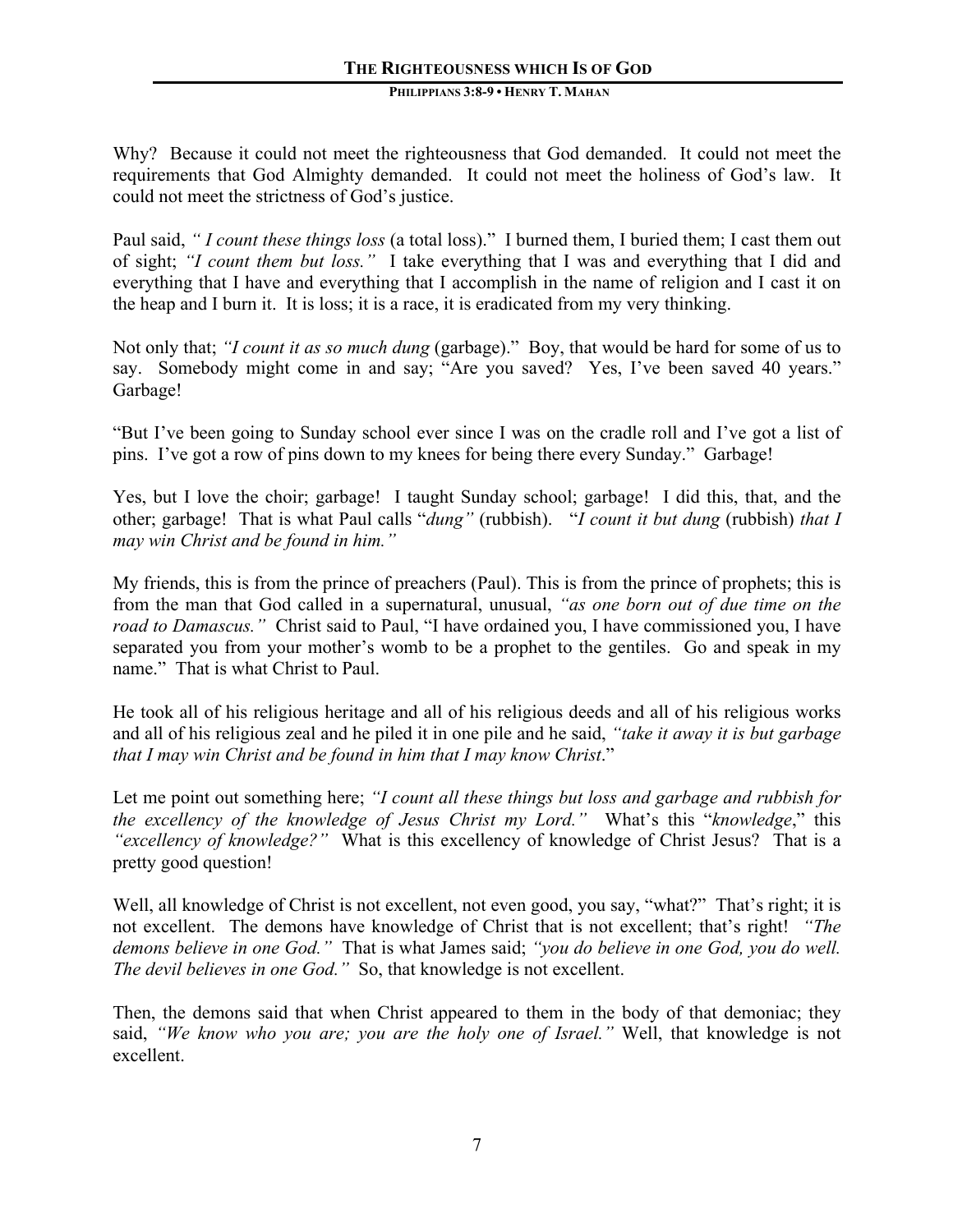Judas had a kind of knowledge of Christ didn't he? He was with the Lord for three and a half years. He ate with Him, talked with Him, walked with Him, and heard Him. If you had said, "Which one was Jesus Christ?" Judas told them and he kissed Him on the cheek.

They didn't know which one was Christ; Judas did. He had knowledge but it wasn't an "*excellent knowledge*," that Paul is talking about here.

Nicodemus had certain knowledge of Christ, he said, *"we know; that you are a teacher come from God."*

The professors of religion in **2nd Peter 2** had knowledge because Peter said, *"it would have been better if they had never known the Gospel than to have known it and left it."* What is this knowledge? Let me show you.

He said, *"I count these things but loss for the excellency of the knowledge of Christ Jesus my Lord."* That knowledge is right there in that name, *"Christ Jesus my Lord."* All we need to know about Him is right there in His name.

Christ; what does the word Christ mean? It means the anointed, ordained, Messiah, and God in human flesh; that is what the word Christ means. That is what Christ our Lord asked Saul of Tarsus when he was persecuting believers; *"what think ye of Christ? Whose Son is he?"*

There was a Samaritan woman that said, *"When Christ is come he will tell us all things."* 

That crowd went out to hear John the Baptist and they said, *"Are you the Christ?"* That crowd asked Jesus the Lord of Nazareth; *"are you the Christ?"* They knew what the Christ is; they knew that Christ is the Messiah; Christ is the Anointed one, that Christ is the Redeemer; that's who He is.

This knowledge of Christ is to know him as the Christ. *"Whom do you say that I am,"* He said to the apostles? They said, *"Thou art the Christ, the Son of the living God."*

Well, take the second name there, Jesus. The angel appeared to Joseph and said, *"Thou shalt call his name Jesus;"* that Son born of Mary that supernaturally conceived virgin-born miracle child is the Son of God and the Son of Man.

What does the word Jesus mean? It is the Old Testament word Joshua which means God my Saviour, or Jehovah my Saviour. *"Thou shalt call his name Jesus; he shall save his people from their sins."* He shall die; He shall be buried; He shall rise again.

Christ Jesus, is my Lord; He is sovereign, King of kings, Lord of lords, that excellent name, the name which is above every name. *"The father hath highly exalted him and given him a name above every name."*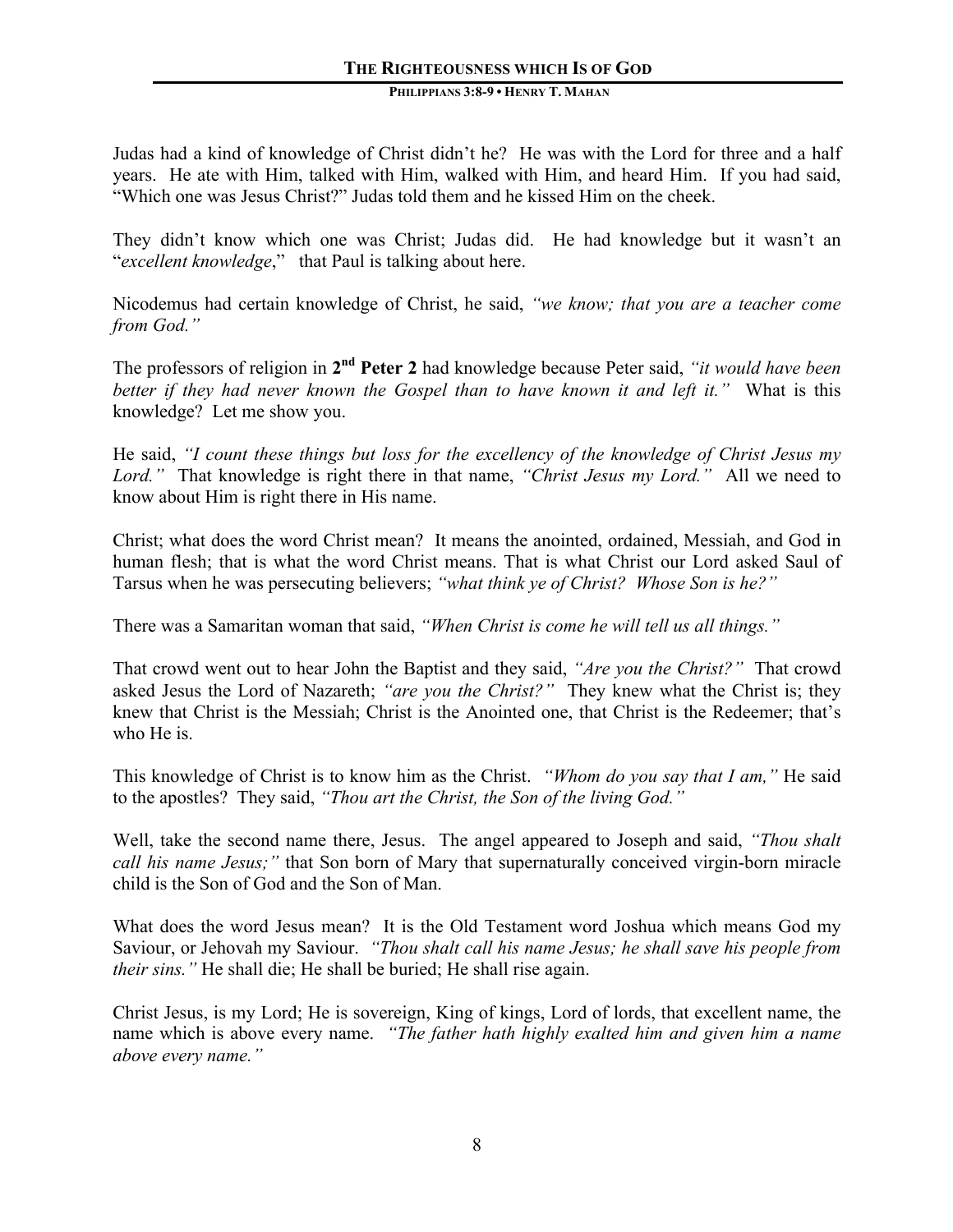He said, *"This same Jesus whom you crucified; God hath made both Lord and Christ."* That is all you need to know. That is the *"excellency of the knowledge of Christ Jesus my Lord."* Christ, that who He is who He is.

He is the Christ. He is the Son of God. Jesus; that is what He did; He died "*the just for the unjust.*" He is the Saviour, God my Saviour. He is Joshua; He is the Deliverer. That is why He died, *"that God may be just and justifier."*

Where is my Lord now? *"God hath highly exalted him and given him a name which is above every name that at the name of Jesus every knee should bow and every tongue shall confess* (that He is what, "sweet little Jesus boy?" No bud; you have missed it. It's not the "man upstairs," no, you have missed it too; it's "the good Lord," no sir.) *that he is Lord to the glory of God the father;"* that is who He is. "E*xcellency of the knowledge of Christ Jesus my Lord*."

Whatever the rest of the world does, that doesn't make any difference. He is my Lord. I don't know what the rest of you are going to do, Joshua said, *"but for me and my house, we are going to serve the Lord."* That is who He is.

Do you have that knowledge? Is your knowledge the knowledge of demons? We believe that there is one God, always have. Is your knowledge the knowledge of Judas? "I know who He is, I will kiss Him on the cheek" or maybe like Nicodemus; "we know you are bound to be from God, fellow, because nobody could raise the dead but a fellow from God."

No, "the excellency of the knowledge of Christ Jesus my Lord." What's that second statement, *"that I may win Christ and be found, in him?"* When I am found I want to be found in Him. That is where I want to be found.

I don't want to be found in a church; heaven help us. I don't want to be found in the waters, deep as you can make them. I don't want to be found resting with the law at Sinai. I don't want to be found in the premillennial, post-millennial, or anybody else's millennial camp; I want to be found in Him, in Christ Jesus my Lord.

What is it to be found in Christ? What is it that led this man, this religious man to give up all of his religious traditions, all of his material possessions, all of his physical comforts, all of his earthly relationships and to count them but *"dung,* (rubbish), *that he may win Christ and be found in him?"*

What is it to be found in Christ? It is to be found in Him as He is the Surety of that covenant. God gave His Son a people. You can write that down; that is what the Scripture says!

Christ said, *"I came to do my father's will and this is the will of him that sent me, that of all that which the Father hath given me, I will lose nothing but raise it up again at the last day."* 

He is the Surety of an eternal covenant. He is the Chief Shepherd of a blessed covenant. His blood is the blood of the everlasting covenant. I want to be found in that covenant in Christ.